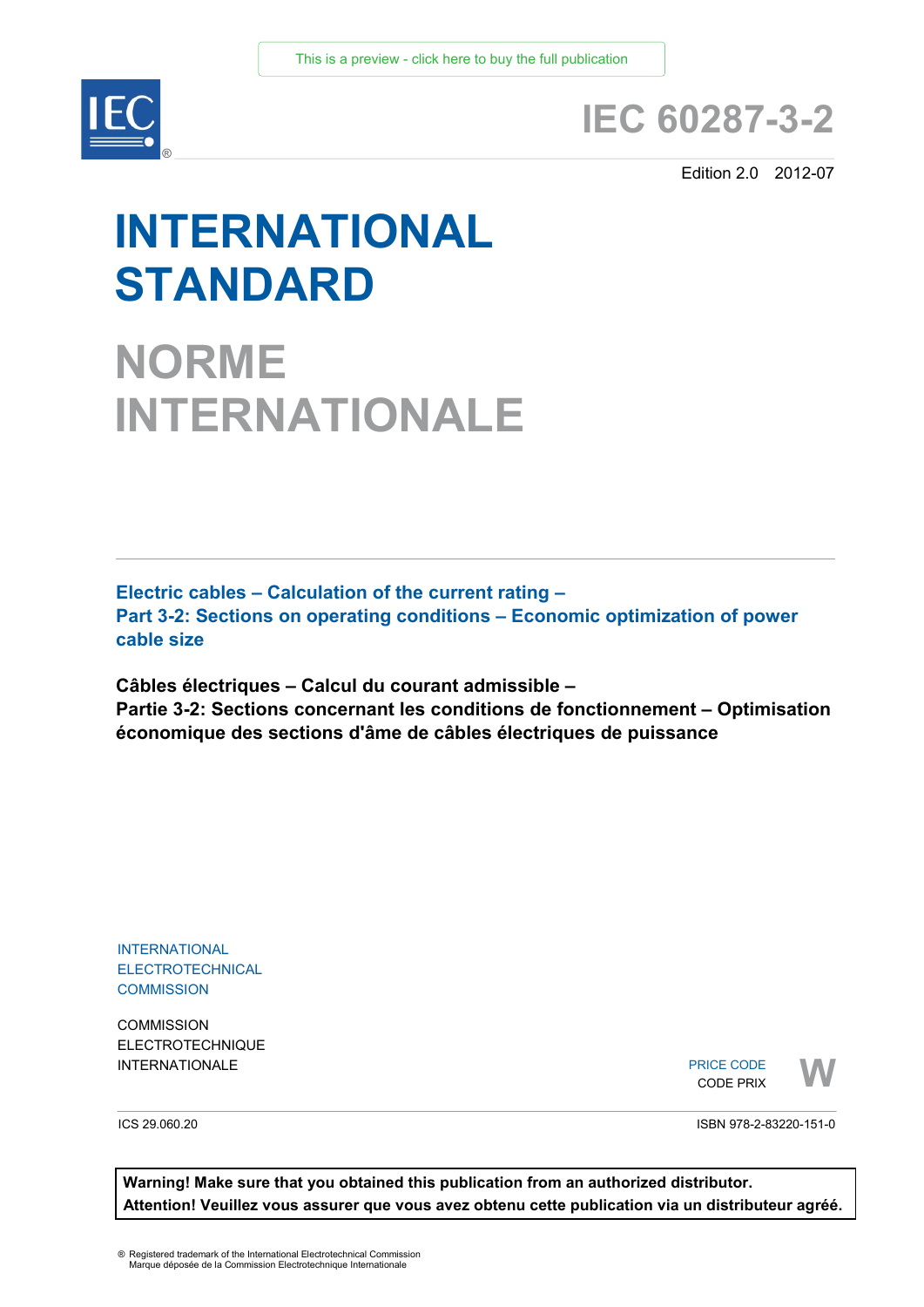– 2 – 60287-3-2 © IEC:2012

## **CONTENTS**

| 1 |                                                                                   |                                                                          |                                                                                                  |  |  |  |  |
|---|-----------------------------------------------------------------------------------|--------------------------------------------------------------------------|--------------------------------------------------------------------------------------------------|--|--|--|--|
| 2 |                                                                                   |                                                                          |                                                                                                  |  |  |  |  |
| 3 |                                                                                   |                                                                          |                                                                                                  |  |  |  |  |
| 4 |                                                                                   |                                                                          |                                                                                                  |  |  |  |  |
| 5 |                                                                                   |                                                                          |                                                                                                  |  |  |  |  |
|   | 5.1                                                                               | First approach: economic current range for each conductor in a series of |                                                                                                  |  |  |  |  |
|   |                                                                                   |                                                                          |                                                                                                  |  |  |  |  |
|   | 5.2                                                                               |                                                                          |                                                                                                  |  |  |  |  |
|   |                                                                                   | 5.2.1<br>5.2.2                                                           |                                                                                                  |  |  |  |  |
|   |                                                                                   | 5.2.3                                                                    |                                                                                                  |  |  |  |  |
|   |                                                                                   |                                                                          | Annex A (informative) Examples of calculation of economic conductor sizes17                      |  |  |  |  |
|   |                                                                                   |                                                                          | Annex B (informative) Mean conductor temperature and resistance 33                               |  |  |  |  |
|   |                                                                                   |                                                                          |                                                                                                  |  |  |  |  |
|   |                                                                                   |                                                                          |                                                                                                  |  |  |  |  |
|   |                                                                                   |                                                                          |                                                                                                  |  |  |  |  |
|   |                                                                                   |                                                                          |                                                                                                  |  |  |  |  |
|   |                                                                                   |                                                                          |                                                                                                  |  |  |  |  |
|   |                                                                                   |                                                                          |                                                                                                  |  |  |  |  |
|   |                                                                                   |                                                                          | Table A.1 - Economic current ranges for cable sizes 25 mm <sup>2</sup> to 400 mm <sup>2</sup> 19 |  |  |  |  |
|   |                                                                                   |                                                                          |                                                                                                  |  |  |  |  |
|   |                                                                                   |                                                                          |                                                                                                  |  |  |  |  |
|   |                                                                                   |                                                                          |                                                                                                  |  |  |  |  |
|   |                                                                                   |                                                                          |                                                                                                  |  |  |  |  |
|   |                                                                                   |                                                                          | Table A.6 - Economic loading, standard conductor size for all sections - Standard                |  |  |  |  |
|   |                                                                                   |                                                                          |                                                                                                  |  |  |  |  |
|   | Table A.7 - Economic loading, standard conductor size for all sections - Standard |                                                                          |                                                                                                  |  |  |  |  |
|   |                                                                                   |                                                                          | Table A.8 - Economic loading, standard conductor size for all sections - Standard                |  |  |  |  |
|   |                                                                                   |                                                                          |                                                                                                  |  |  |  |  |
|   |                                                                                   |                                                                          |                                                                                                  |  |  |  |  |
|   |                                                                                   |                                                                          |                                                                                                  |  |  |  |  |
|   |                                                                                   |                                                                          |                                                                                                  |  |  |  |  |
|   |                                                                                   |                                                                          |                                                                                                  |  |  |  |  |
|   | Table B.1 - Required data for conductor sizes for the above example 34            |                                                                          |                                                                                                  |  |  |  |  |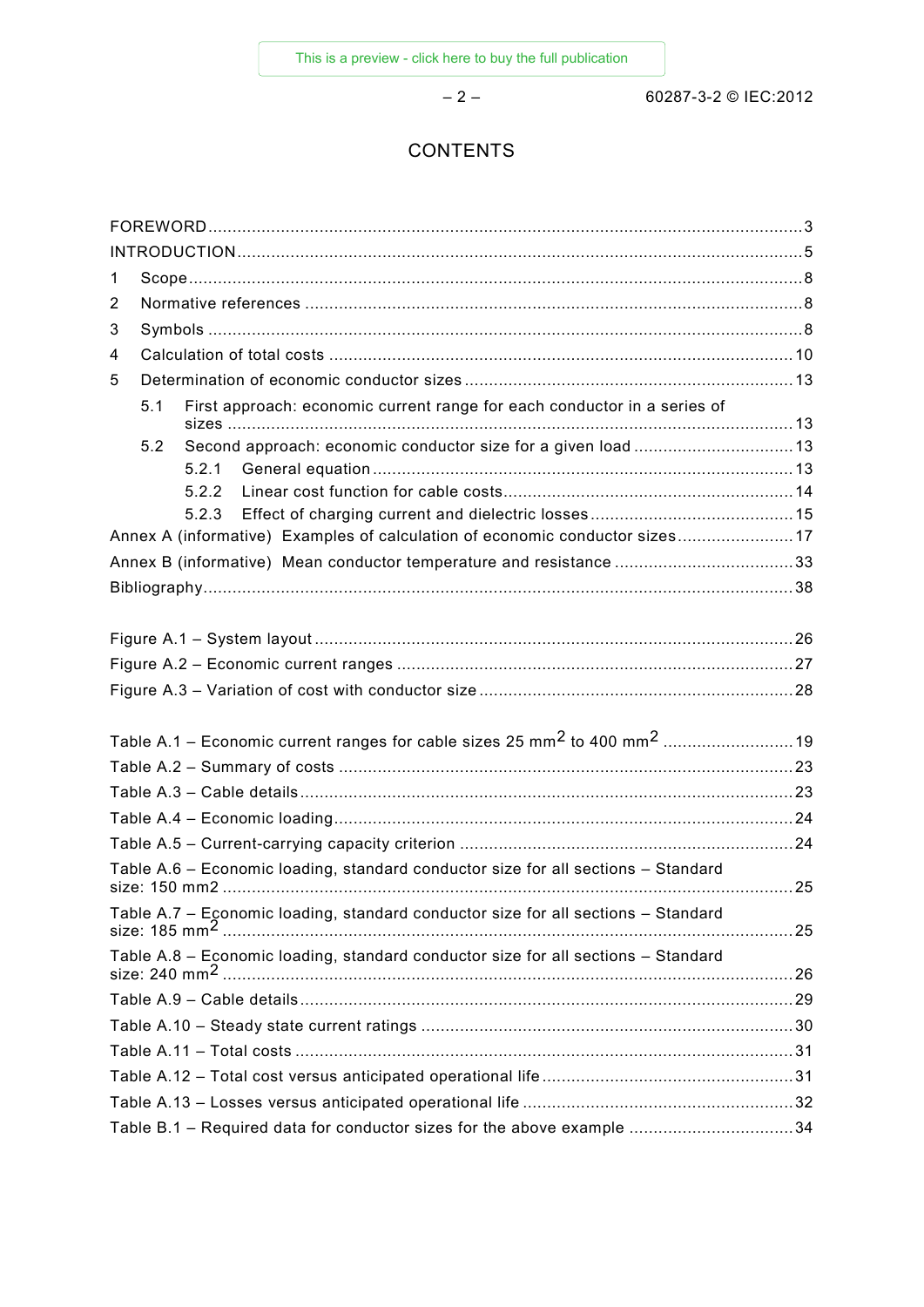$60287 - 3 - 2 \odot 12$  –  $3 -$ 

## INTERNATIONAL ELECTROTECHNICAL COMMISSION \_\_\_\_\_\_\_\_\_\_\_\_

## **ELECTRIC CABLES – CALCULATION OF THE CURRENT RATING –**

## **Part 3-2: Sections on operating conditions – Economic optimization of power cable size**

## FOREWORD

- 1) The International Electrotechnical Commission (IEC) is a worldwide organization for standardization comprising all national electrotechnical committees (IEC National Committees). The object of IEC is to promote international co-operation on all questions concerning standardization in the electrical and electronic fields. To this end and in addition to other activities, IEC publishes International Standards, Technical Specifications, Technical Reports, Publicly Available Specifications (PAS) and Guides (hereafter referred to as "IEC Publication(s)"). Their preparation is entrusted to technical committees; any IEC National Committee interested in the subject dealt with may participate in this preparatory work. International, governmental and nongovernmental organizations liaising with the IEC also participate in this preparation. IEC collaborates closely with the International Organization for Standardization (ISO) in accordance with conditions determined by agreement between the two organizations.
- 2) The formal decisions or agreements of IEC on technical matters express, as nearly as possible, an international consensus of opinion on the relevant subjects since each technical committee has representation from all interested IEC National Committees.
- 3) IEC Publications have the form of recommendations for international use and are accepted by IEC National Committees in that sense. While all reasonable efforts are made to ensure that the technical content of IEC Publications is accurate, IEC cannot be held responsible for the way in which they are used or for any misinterpretation by any end user.
- 4) In order to promote international uniformity, IEC National Committees undertake to apply IEC Publications transparently to the maximum extent possible in their national and regional publications. Any divergence between any IEC Publication and the corresponding national or regional publication shall be clearly indicated in the latter.
- 5) IEC itself does not provide any attestation of conformity. Independent certification bodies provide conformity assessment services and, in some areas, access to IEC marks of conformity. IEC is not responsible for any services carried out by independent certification bodies.
- 6) All users should ensure that they have the latest edition of this publication.
- 7) No liability shall attach to IEC or its directors, employees, servants or agents including individual experts and members of its technical committees and IEC National Committees for any personal injury, property damage or other damage of any nature whatsoever, whether direct or indirect, or for costs (including legal fees) and expenses arising out of the publication, use of, or reliance upon, this IEC Publication or any other IEC Publications.
- 8) Attention is drawn to the Normative references cited in this publication. Use of the referenced publications is indispensable for the correct application of this publication.
- 9) Attention is drawn to the possibility that some of the elements of this IEC Publication may be the subject of patent rights. IEC shall not be held responsible for identifying any or all such patent rights.

International Standard IEC 60287-3-2 has been prepared by IEC technical committee 20: Electric cables.

This second edition cancels and replaces the first edition, published in 1995 and its Amendment 1:1996. This edition consitutes a technical revision. This edition incorporates Amendment 2 which was not published separately due to the number of changes and pages.

The main changes with respect to the previous edition are as follows:

- update of the normative references;
- clarification of some symbols;
- correction of some formulae;
- introduction of a second example in Annex A for the calculation of the economic conductor size.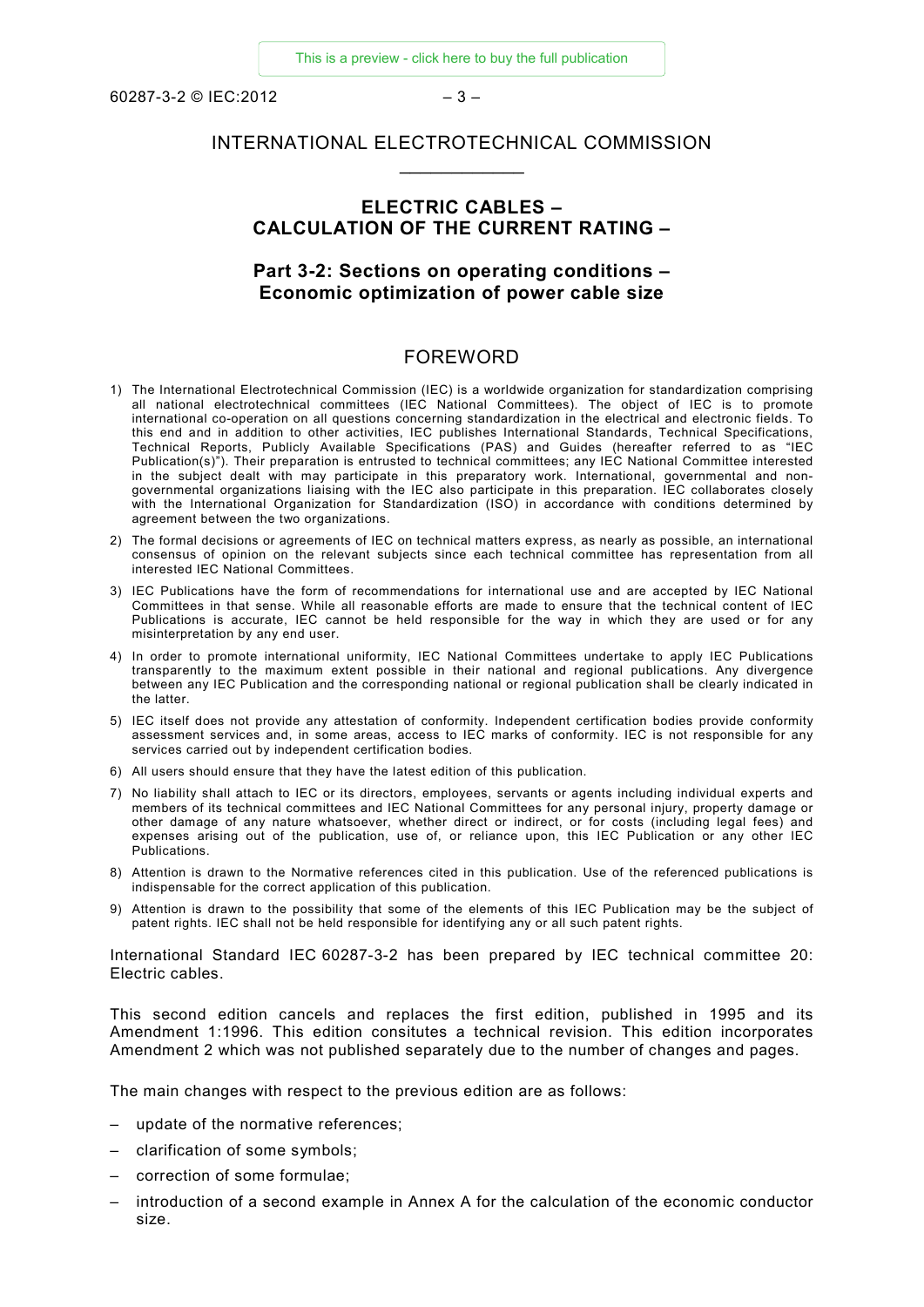– 4 – 60287-3-2 © IEC:2012

The text of this standard is based on the first edition, its amendment 1 and the following documents:

| <b>FDIS</b>  | Report on voting |
|--------------|------------------|
| 20/1367/FDIS | 20/1373/RVD      |

Full information on the voting for the approval of this standard can be found in the report on voting indicated in the above table.

This publication has been drafted in accordance with the ISO/IEC Directives, Part 2.

A list of all parts in the IEC 60287 series can be found on the IEC website under the general title: *Calculation of the current rating.*

The committee has decided that the contents of this publication will remain unchanged until the stability date indicated on the IEC web site under "http://webstore.iec.ch" in the data related to the specific publication. At this date, the publication will be

- reconfirmed,
- withdrawn,
- replaced by a revised edition, or
- amended.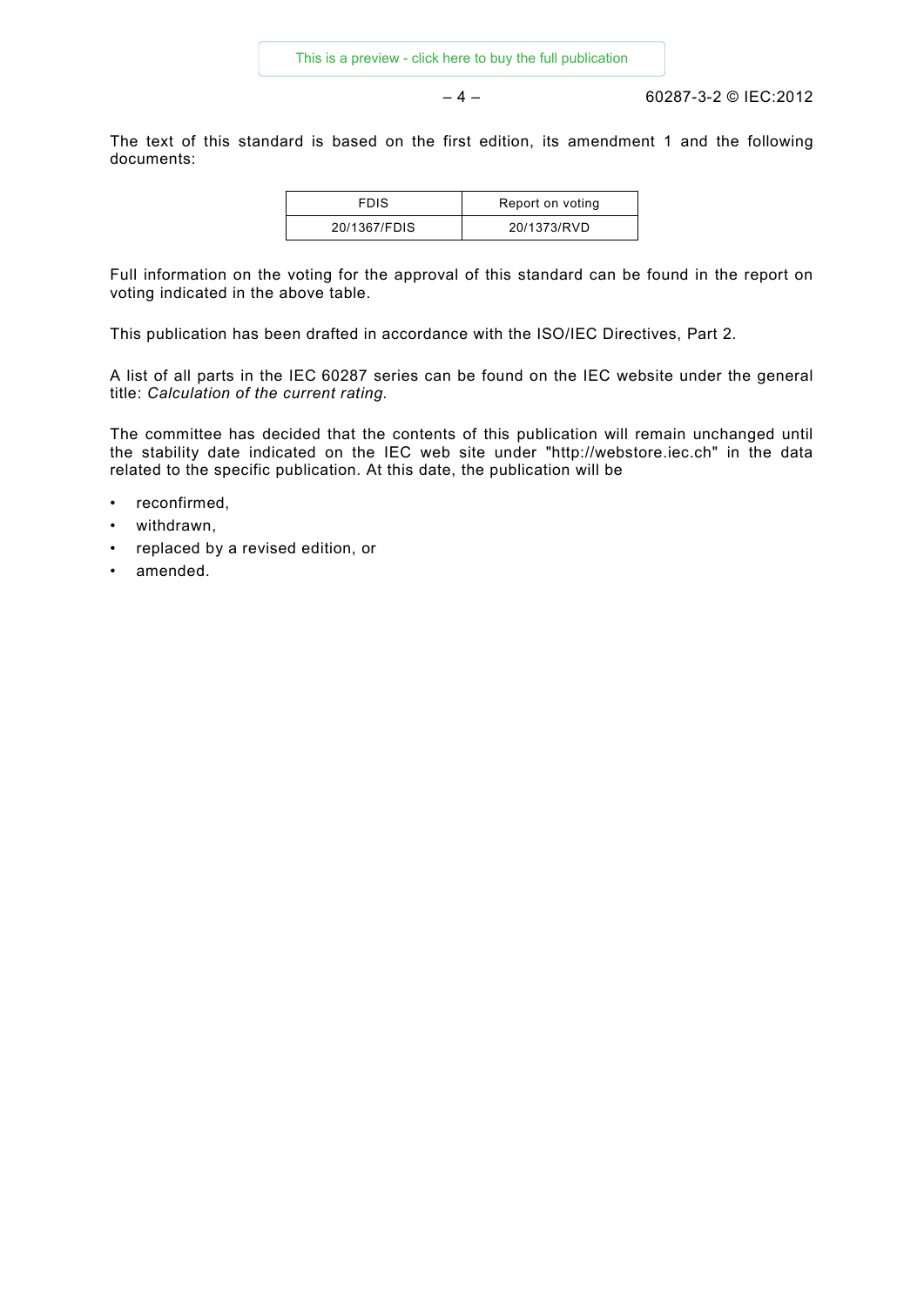$60287 - 3 - 2 \odot 12$  – 5 –

## INTRODUCTION

## **0.1 General part**

The procedure generally used for the selection of a cable size leads to the minimum admissible cross-sectional area, which also minimizes the initial investment cost of the cable. It does not take into account the cost of the losses that will occur during the life of the cable.

The increasing financial and environmental cost of energy, together with the energy losses which follow from conductors operating at high temperatures, requires that cable size selection be considered on wider grounds. Rather than minimizing the initial cost only, the sum of the initial cost and the cost of the losses over the anticipated operational life of the system should be minimized. For this latter condition, a larger size of conductor than would be chosen based on minimum initial cost will lead to a lower power loss for the same current. This, when considered over its anticipated operational life, will reduce the energy losses and the total cost of the system. Where thermal consideration dictates the use of the largest practical conductor size, the installation of a second parallel cable circuit can result in a reduction in the total cost over the life of the installation.

The formulae and examples given in this standard are arranged to facilitate the calculation of the economic conductor size after factors such as system voltage, cable route, cable configuration and sheath bonding arrangements have been decided. Although these factors are not considered in detail, they have an impact on both the installation and operating costs of a cable system. The effect of changing any of the above factors on the total cost over the anticipated operational life of the system can be determined using the principles set out in this standard.

Future costs of energy losses during the anticipated operational life of the cable can be calculated by making suitable estimates of load growth and cost of energy. The most economical size of conductor is achieved when the sum of the future costs of energy losses and the initial cost of purchase and installation are minimized.

The saving in overall cost, when a conductor size larger than that determined by thermal constraints is chosen, is due to the considerable reduction in the cost of the joule losses compared with the increase in cost of purchase. For the values of the financial and electrical parameters used in this standard, which are not exceptional, the saving in the combined cost of purchase and operation is of the order of 50 % (see A.2.5). Calculations for much shorter financial periods can show a similar pattern.

A further important feature, which is demonstrated by examples, is that the savings possible are not critically dependent on the conductor size when it is in the region of the economic value, see Figure A.3. This has two implications:

- a) the impact of errors on financial data, particularly those which determine future costs, is small. While it is advantageous to seek data having the best practicable accuracy, considerable savings can be achieved using data based on reasonable estimates;
- b) other considerations with regard to the choice of conductor size which feature in the overall economics of an installation, such as fault currents, voltage drop and size rationalization, can all be given appropriate emphasis, without losing too many of the benefits arising from the choice of an economic size.

The formulae given in this standard are written for a.c. systems but they are equally applicable to d.c. systems. Clearly, for d.c. systems, the d.c. resistance is used in place of the a.c. resistance and the sheath and armour loss factors are set to zero.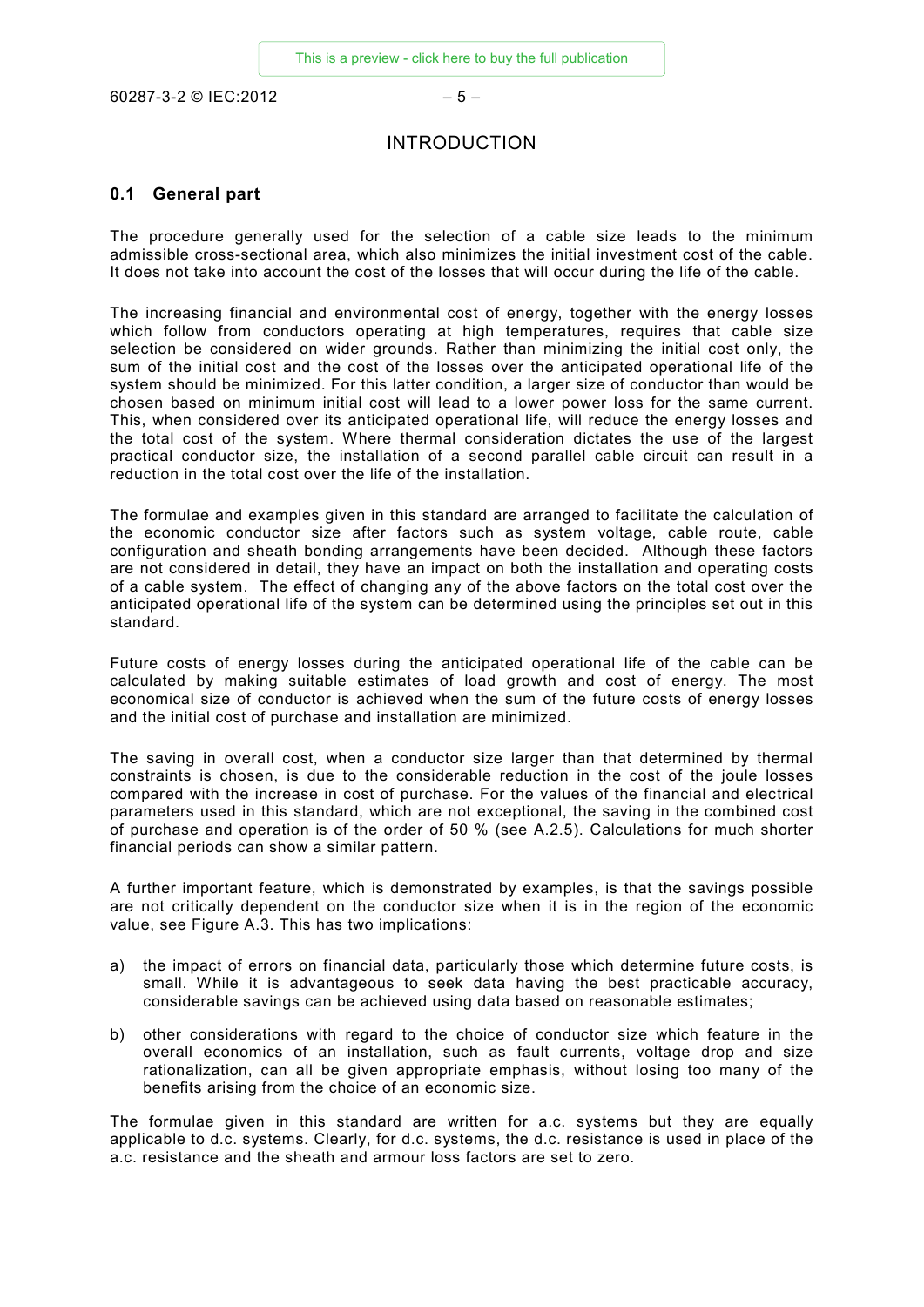## **0.2 Economic aspects**

In order to combine the purchase and installation costs with costs of energy losses arising during the anticipated operational life of a cable, it is necessary to express them in comparable economic values, that is values which relate to the same point in time. It is convenient to use the date of purchase of the installation as this point and to refer to it as the "present". The "future" costs of the energy losses are then converted to their equivalent "present values". This is done by the process of discounting, the discounting rate being linked to the cost of borrowing money.

In the procedure given here, inflation has been omitted on the grounds that it will affect both the cost of borrowing money and the cost of energy. If these items are considered over the same period of time and the effect of inflation is approximately the same for both, the choice of an economic conductor size can be made satisfactorily without introducing the added complication of inflation.

To calculate the present value of the costs of the losses it is necessary to choose appropriate values for the future development of the load, annual increases in kWh price and annual discounting rates over the anticipated operational life of the cable, which could be 25 years or more. It is not possible to give guidance on these aspects in this standard because they are dependent on the conditions and financial constraints of individual installations. Only the appropriate formulae are given: it is the responsibility of the designer and the user to agree on the economic factors to be used.

The formulae proposed in this standard are straightforward, but in their application due regard should be taken of the assumption that the financial parameters are assumed to remain unchanged during the anticipated operational life of the cable. Nevertheless, the above comments on the effect of the accuracy of these parameters is also relevant here.

There are two approaches to the calculation of the economic size, based on the same financial concepts. The first, where a series of conductor sizes is being considered, is to calculate a range of economic currents for each of the conductor sizes envisaged for particular installation conditions and then to select that size whose economic range contains the required value of the load. This approach is appropriate where several similar installations are under consideration. The second method, which may be more suitable where only one installation is involved, is to calculate the optimum cross-sectional area for the required load and then to select the closest standard conductor size.

## **0.3 Other criteria**

Other criteria, for example short-circuit current and its duration, voltage drop and cable size rationalization, should also be considered. However, a cable chosen to have an economical size of conductor may well be satisfactory also from these other points of view, so that when sizing a cable, the following sequence may be advantageous:

- a) calculate the economic cross-sectional area;
- b) check by the methods given in IEC 60287-1-1, in IEC 60287-2-1 and in the IEC 60853 series that the size indicated by a) is adequate to carry the maximum load expected to occur at the end of the economic period without its conductor temperature exceeding the maximum permitted value;
- c) check that the size of cable selected can safely withstand the prospective short-circuit and earth fault currents for the corresponding durations;
- d) check that the voltage drop at the end of the cable remains within acceptable limits;
- e) check against other criteria appropriate to the installation.

To complete the field of economic selection, proper weight should be given to the consequences of interruption of supply. It may be necessary to use a larger cross-section of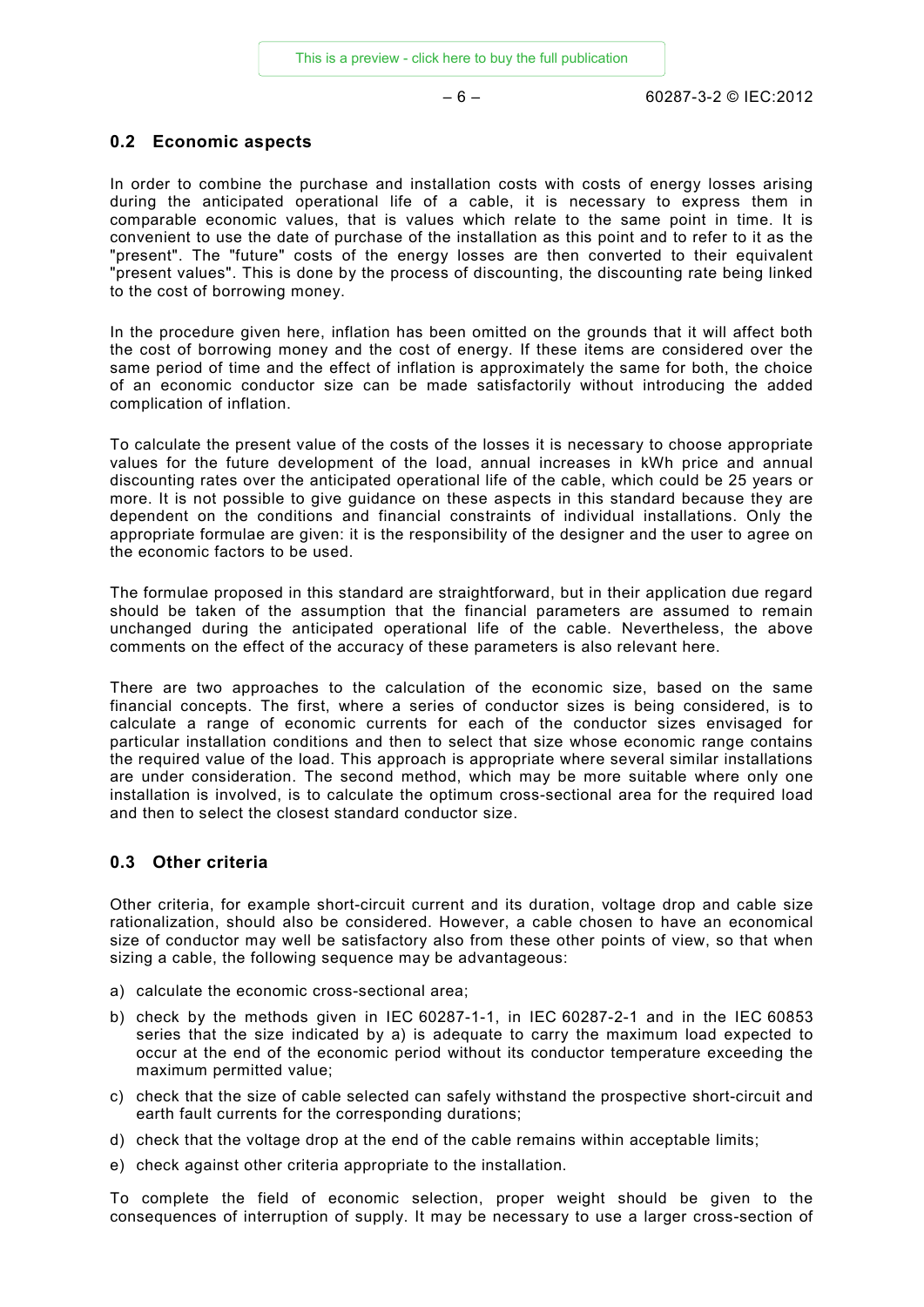$60287 - 3 - 2 \odot 1 \text{E C}$ : 2012 – 7 –

conductor than the normal load conditions require and/or the economic choice would suggest, or to adapt the network accordingly.

A further cost component may be recognized in the financial consequence of making a faulty decision weighted by its probability. However, in doing so one enters the field of decision theory which is outside the scope of this standard.

Thus, economic cable sizing is only a part of the total economic consideration of a system and may give way to other important economic factors.

## **0.4 Environmental impact**

When determining optimum size for a given circuit, consideration should also be given to environmental impact. Based on the projected life of a circuit, the environmental impact of operational losses may well outweigh all other impacts in the life cycle and may justify a larger conductor size than that determined by economic factors alone. Further guidance can be found in IEC/TR 62125.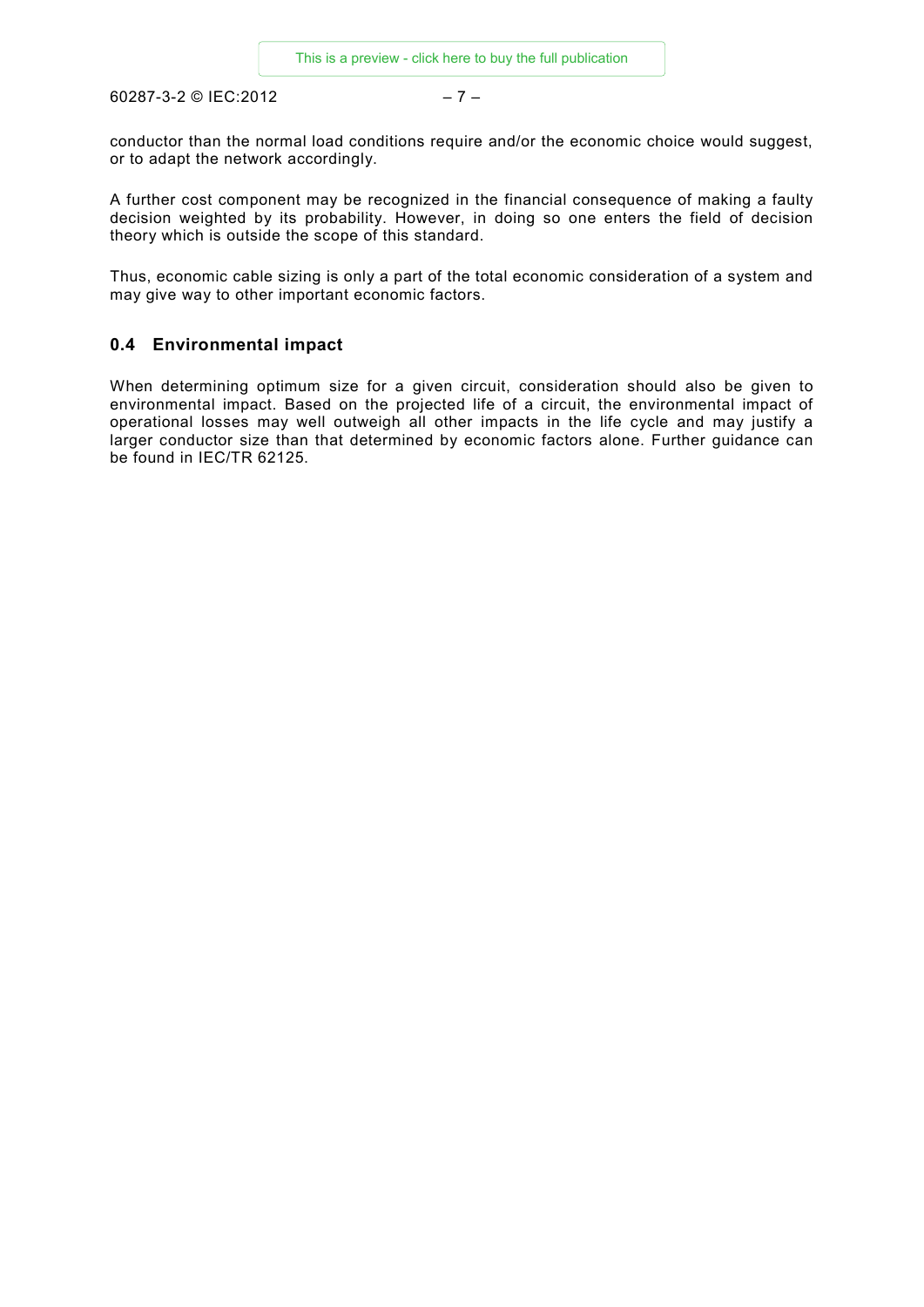$-8 - 60287 - 3 - 2012$ 

## **ELECTRIC CABLES – CALCULATION OF THE CURRENT RATING –**

## **Part 3-2: Sections on operating conditions – Economic optimization of power cable size**

## **1 Scope**

This part of IEC 60287 sets out a method for the selection of a cable size taking into account the initial investments and the future costs of energy losses during the anticipated operational life of the cable.

Matters such as maintenance, energy losses in forced cooling systems and time of day energy costs have not been included in this standard.

Two examples of the application of the method to hypothetical supply systems are given in Annex A.

## **2 Normative references**

The following documents, in whole or in part, are normatively referenced in this document and are indispensable for its application. For dated references, only the edition cited applies. For undated references, the latest edition of the referenced document (including any amendments) applies.

#### IEC 60228, *Conductors of insulated cables*

IEC 60287-1-1, *Electric cables – Calculation of the current rating – Part 1-1: Current rating equations (100 % load factor) and calculation of losses – General*

IEC 60287-2-1, *Electric cables – Calculation of the current rating – Part 2-1: Thermal resistance – Calculation of thermal resistance*

IEC 60853 (all parts), *Calculation of the cyclic and emergency current rating of cables*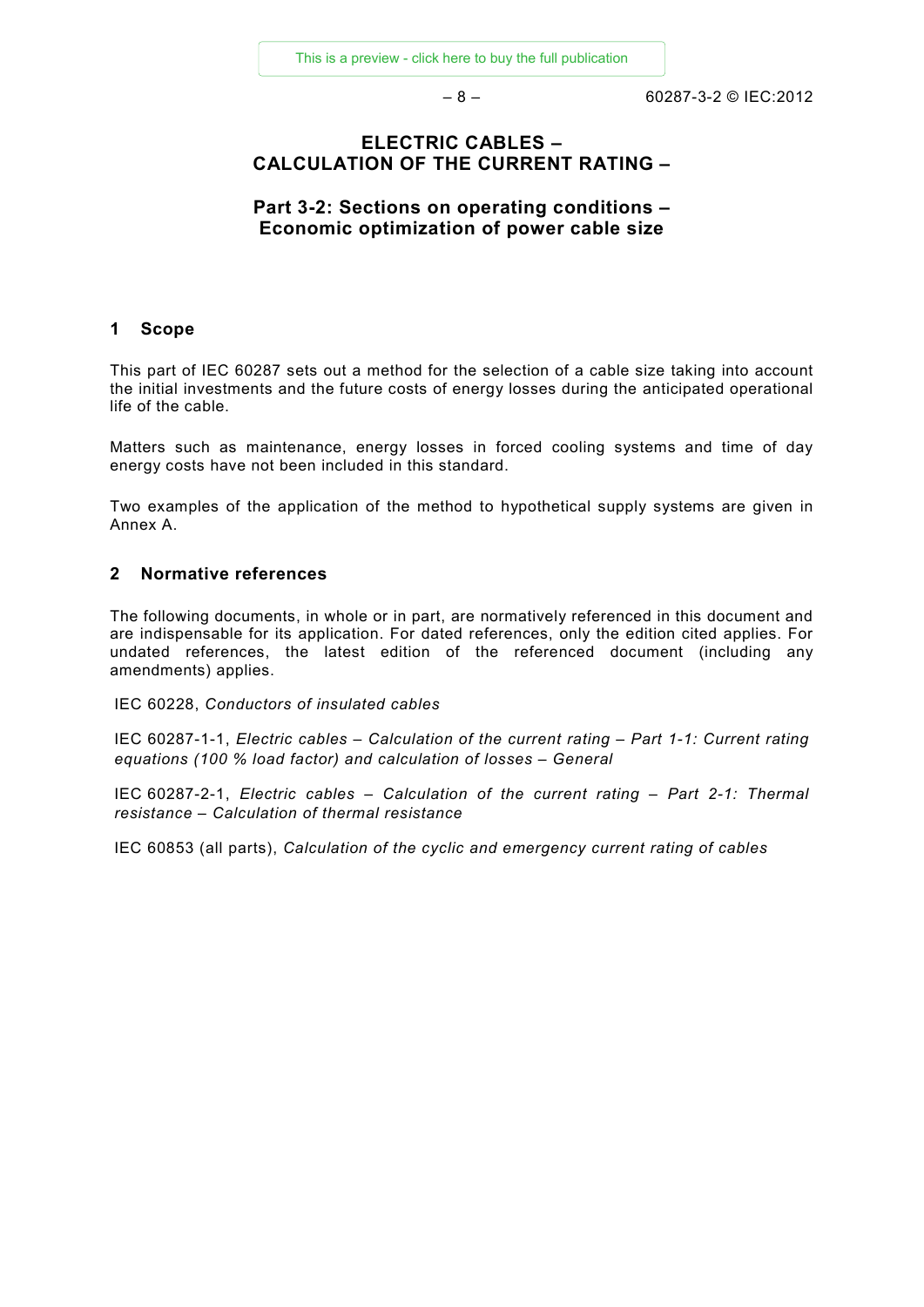– 40 – 60287-3-2 © CEI:2012

## SOMMAIRE

| 1<br>2<br>3<br>4<br>5<br>Première méthode: fourchette d'intensité de courant économique pour<br>5.1 |  |  |  |  |  |
|-----------------------------------------------------------------------------------------------------|--|--|--|--|--|
|                                                                                                     |  |  |  |  |  |
|                                                                                                     |  |  |  |  |  |
|                                                                                                     |  |  |  |  |  |
|                                                                                                     |  |  |  |  |  |
|                                                                                                     |  |  |  |  |  |
|                                                                                                     |  |  |  |  |  |
|                                                                                                     |  |  |  |  |  |
| Deuxième méthode: section économique de l'âme pour une charge donnée 52<br>5.2                      |  |  |  |  |  |
| 5.2.1                                                                                               |  |  |  |  |  |
| 5.2.2                                                                                               |  |  |  |  |  |
| Effet du courant de charge et des pertes diélectriques53<br>5.2.3                                   |  |  |  |  |  |
| Annexe A (informative) Exemples de calculs de sections économiques de l'âme56                       |  |  |  |  |  |
| Annexe B (informative) Estimation de la température moyenne et de la résistance                     |  |  |  |  |  |
|                                                                                                     |  |  |  |  |  |
|                                                                                                     |  |  |  |  |  |
|                                                                                                     |  |  |  |  |  |
|                                                                                                     |  |  |  |  |  |
|                                                                                                     |  |  |  |  |  |
|                                                                                                     |  |  |  |  |  |
| Tableau A.1 - Fourchettes d'intensités de courant économiques pour les sections                     |  |  |  |  |  |
|                                                                                                     |  |  |  |  |  |
|                                                                                                     |  |  |  |  |  |
|                                                                                                     |  |  |  |  |  |
|                                                                                                     |  |  |  |  |  |
| Tableau A.6 - Intensité de courant économique, section d'âme normalisée pour tous                   |  |  |  |  |  |
|                                                                                                     |  |  |  |  |  |
| Tableau A.7 - Intensité de courant économique, section d'âme normalisée pour tous                   |  |  |  |  |  |
|                                                                                                     |  |  |  |  |  |
| Tableau A.8 - Intensité de courant économique, section d'âme normalisée pour tous                   |  |  |  |  |  |
|                                                                                                     |  |  |  |  |  |
|                                                                                                     |  |  |  |  |  |
|                                                                                                     |  |  |  |  |  |
|                                                                                                     |  |  |  |  |  |
|                                                                                                     |  |  |  |  |  |
| Table B.1 - Données nécessaires pour les trois sections d'âmes pour l'exemple ci-                   |  |  |  |  |  |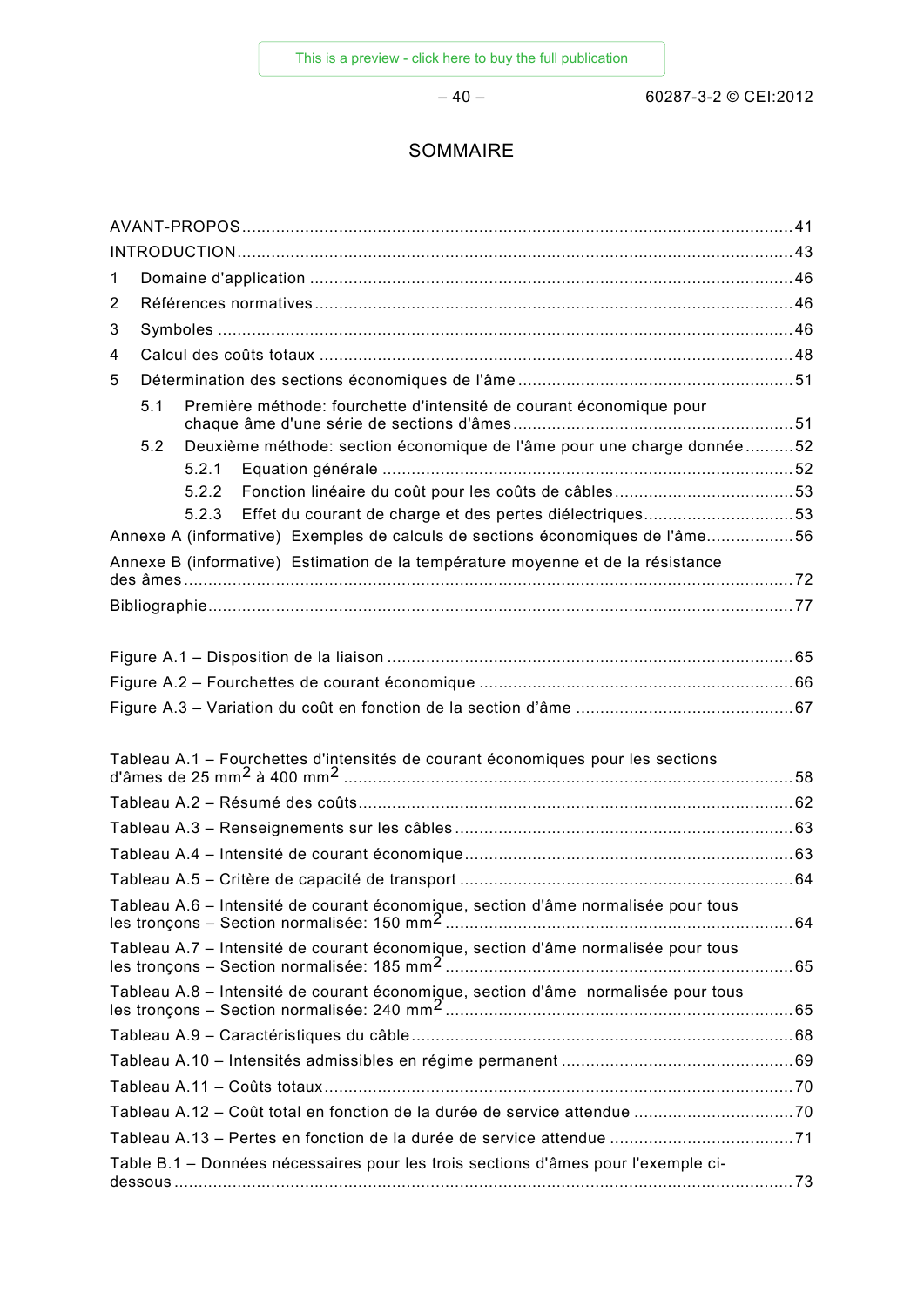$60287 - 3 - 2 \odot CF1:2012$   $-41 -$ 

## COMMISSION ÉLECTROTECHNIQUE INTERNATIONALE \_\_\_\_\_\_\_\_\_\_\_\_

## **CÂBLES ÉLECTRIQUES – CALCUL DU COURANT ADMISSIBLE –**

## **Partie 3-2: Sections concernant les conditions de fonctionnement – Optimisation économique des sections d'âme de câbles électriques de puissance**

## AVANT-PROPOS

- 1) La Commission Electrotechnique Internationale (CEI) est une organisation mondiale de normalisation composée de l'ensemble des comités électrotechniques nationaux (Comités nationaux de la CEI). La CEI a pour objet de favoriser la coopération internationale pour toutes les questions de normalisation dans les domaines de l'électricité et de l'électronique. A cet effet, la CEI – entre autres activités – publie des Normes internationales, des Spécifications techniques, des Rapports techniques, des Spécifications accessibles au public (PAS) et des Guides (ci-après dénommés "Publication(s) de la CEI"). Leur élaboration est confiée à des comités d'études, aux travaux desquels tout Comité national intéressé par le sujet traité peut participer. Les organisations internationales, gouvernementales et non gouvernementales, en liaison avec la CEI, participent également aux travaux. La CEI collabore étroitement avec l'Organisation Internationale de Normalisation (ISO), selon des conditions fixées par accord entre les deux organisations.
- 2) Les décisions ou accords officiels de la CEI concernant les questions techniques représentent, dans la mesure du possible, un accord international sur les sujets étudiés, étant donné que les Comités nationaux de la CEI intéressés sont représentés dans chaque comité d'études.
- 3) Les Publications de la CEI se présentent sous la forme de recommandations internationales et sont agréées comme telles par les Comités nationaux de la CEI. Tous les efforts raisonnables sont entrepris afin que la CEI s'assure de l'exactitude du contenu technique de ses publications; la CEI ne peut pas être tenue responsable de l'éventuelle mauvaise utilisation ou interprétation qui en est faite par un quelconque utilisateur final.
- 4) Dans le but d'encourager l'uniformité internationale, les Comités nationaux de la CEI s'engagent, dans toute la mesure possible, à appliquer de façon transparente les Publications de la CEI dans leurs publications nationales et régionales. Toutes divergences entre toutes Publications de la CEI et toutes publications nationales ou régionales correspondantes doivent être indiquées en termes clairs dans ces dernières.
- 5) La CEI elle-même ne fournit aucune attestation de conformité. Des organismes de certification indépendants fournissent des services d'évaluation de conformité et, dans certains secteurs, accèdent aux marques de conformité de la CEI. La CEI n'est responsable d'aucun des services effectués par les organismes de certification indépendants.
- 6) Tous les utilisateurs doivent s'assurer qu'ils sont en possession de la dernière édition de cette publication.
- 7) Aucune responsabilité ne doit être imputée à la CEI, à ses administrateurs, employés, auxiliaires ou mandataires, y compris ses experts particuliers et les membres de ses comités d'études et des Comités nationaux de la CEI, pour tout préjudice causé en cas de dommages corporels et matériels, ou de tout autre dommage de quelque nature que ce soit, directe ou indirecte, ou pour supporter les coûts (y compris les frais de justice) et les dépenses découlant de la publication ou de l'utilisation de cette Publication de la CEI ou de toute autre Publication de la CEI, ou au crédit qui lui est accordé.
- 8) L'attention est attirée sur les références normatives citées dans cette publication. L'utilisation de publications référencées est obligatoire pour une application correcte de la présente publication.
- 9) L'attention est attirée sur le fait que certains des éléments de la présente Publication de la CEI peuvent faire l'objet de droits de brevet. La CEI ne saurait être tenue pour responsable de ne pas avoir identifié de tels droits de brevets et de ne pas avoir signalé leur existence.

La Norme internationale CEI 60287-3-2 a été établie par le comité technique 20 de la CEI: Câbles électriques.

Cette seconde édition annule et remplace la première édition, publiée en 1995 et son Amendement 1:1996. Cette édition constitue une révision technique. Cette édition inclut l'Amendement 2 qui n'a pas été publié séparément du fait du nombre de changements et de pages.

Par rapport à l'édition précédente, les changements majeurs sont les suivants:

– mise à jour des références normatives;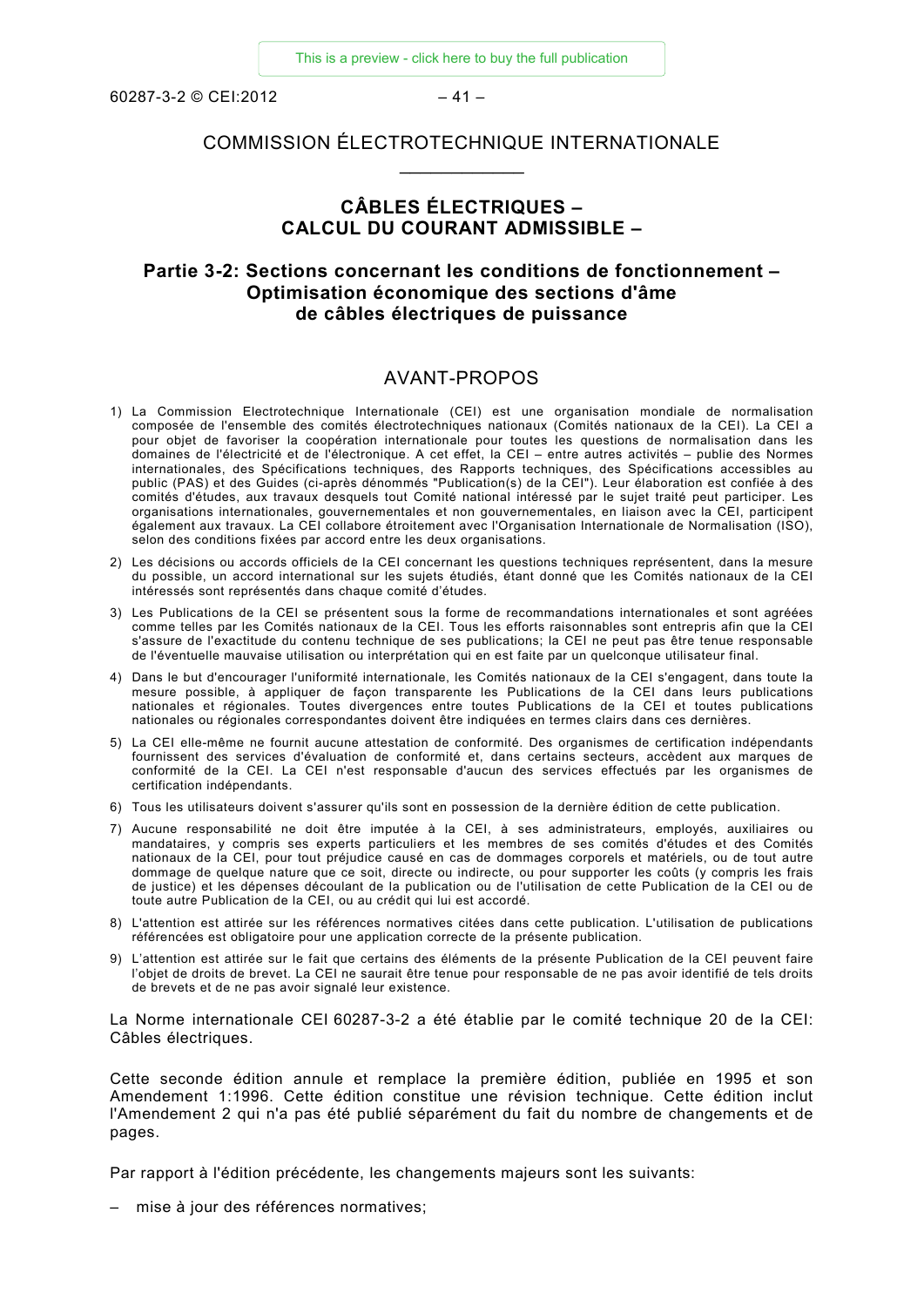– 42 – 60287-3-2 © CEI:2012

- clarification des symboles;
- corrections de certaines formules;
- introduction d'un second exemple dans l'Annexe A pour le calcul de la taille économique du conducteur.

Le texte de cette norme est basé sur la première édition, son Amendement 1 et sur les documents suivants:

| <b>FDIS</b>  | Rapport de vote |
|--------------|-----------------|
| 20/1367/FDIS | 20/1373/RVD     |

Le rapport de vote indiqué dans le tableau ci-dessus donne toute information sur le vote ayant abouti à l'approbation de cette norme.

Cette publication a été rédigée selon les Directives ISO/CEI, Partie 2.

Une liste de toutes les parties de la série CEI 60287, présentées sous le titre général *Câbles électriques – Calcul du courant admissible* , peut être consultée sur le site web de la CEI.

Le comité a décidé que le contenu de cette publication ne sera pas modifié avant la date de stabilité indiquée sur le site web de la CEI sous "http://webstore.iec.ch" dans les données relatives à la publication recherchée. A cette date, la publication sera

- reconduite,
- supprimée,
- remplacée par une édition révisée, ou
- amendée.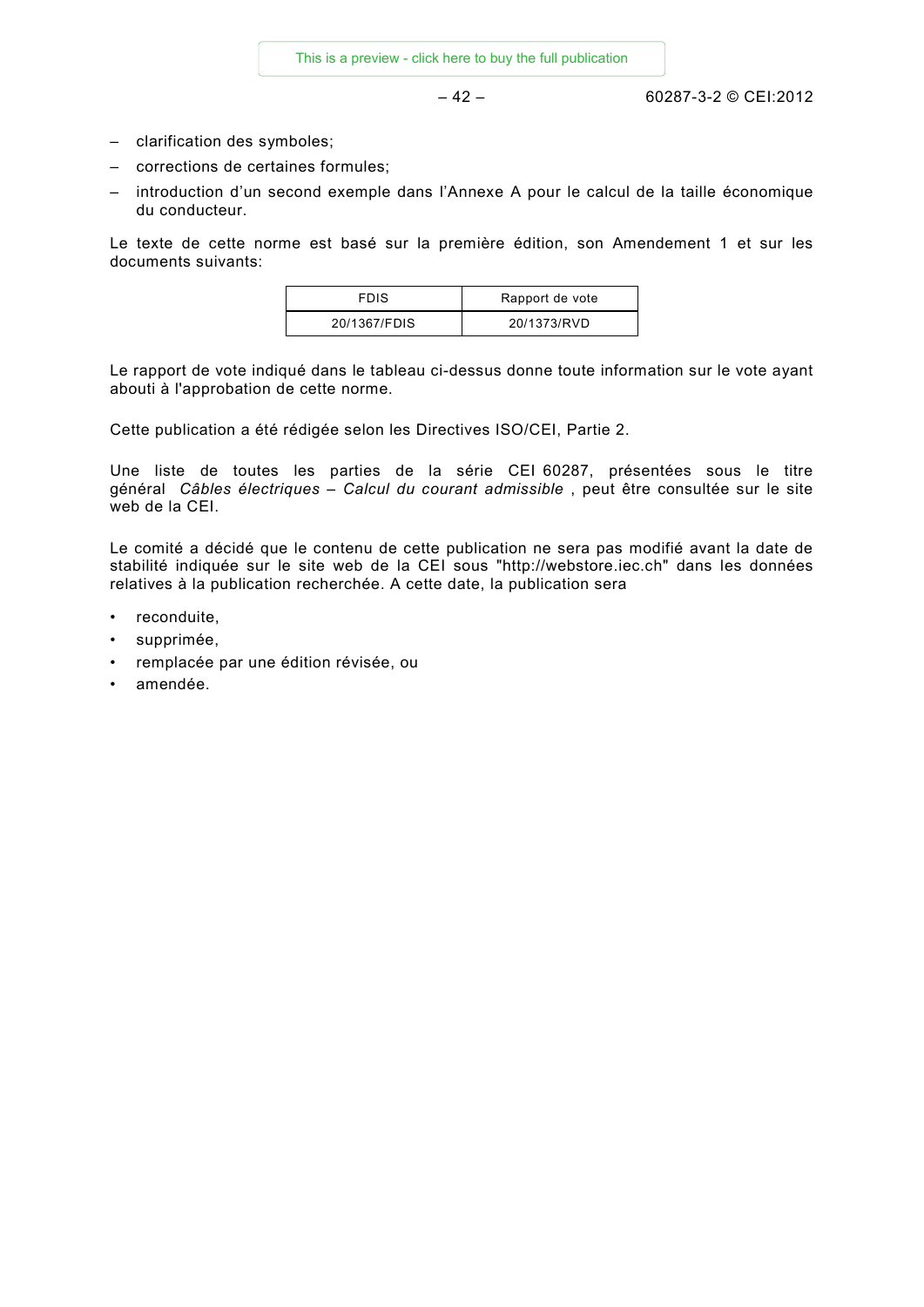$60287 - 3 - 2 \odot CF1:2012$   $-43 -$ 

## INTRODUCTION

## **0.1 Aspects généraux**

La procédure généralement utilisée pour le choix d'une section d'âme de câble conduit à retenir la section minimale admissible, ce qui diminue également le coût d'investissement initial du câble. Elle ne tient pas compte du coût des pertes intervenant pendant la durée de vie du câble.

Le coût croissant de l'énergie au plan financier et environnemental, tout comme les pertes d'énergie résultant de températures de fonctionnement sur âme élevées, impose d'effectuer le choix des sections de câble en fonction de critères plus larges. Plutôt que de minimiser le seul coût initial, il convient de minimiser la somme du coût initial et du coût des pertes sur la durée de service attendue. Concernant cette dernière condition, le choix d'une section de l'âme plus forte que celle déterminée pour obtenir un coût initial minimal conduit à des pertes plus faibles pour le même courant. Cela conduit à une réduction des pertes d'énergie, sur la durée de service attendue, et du coût total du système. Lorsque des considérations thermiques imposent l'utilisation de la section d'âme maximale possible, l'installation d'un deuxième circuit d'âme, en parallèle, peut se traduire par une réduction du coût total sur la durée de vie de l'installation.

Les formules et les exemples donnés dans cette norme sont conçues pour faciliter le calcul de la section d'âme économique lorsque les facteurs tels que la tension du système, le tracé de l'installation, le type de pose et le mode de mise à la terre des écrans ont été déterminés. Bien que ces facteurs ne soient pas considérés en détail, ils ont un impact à la fois sur les coûts d'installation et sur les coûts d'exploitation d'un système de câble. L'influence du changement de l'un quelconque de ces facteurs sur le coût total déterminé sur la durée de service attendue peut être déterminée à l'aide des principes exposés dans cette norme.

On peut calculer les coûts futurs des pertes d'énergie pendant la durée de service attendue d'un câble en évaluant de façon adéquate l'accroissement de la charge et le coût de l'énergie. La section d'âme la plus économique est obtenue en minimisant la somme des coûts futurs des pertes d'énergie et du coût initial d'achat et d'installation.

Lorsque l'on choisit une section d'âme de câble plus forte que celle déterminée par les contraintes thermiques, l'économie sur le coût global est due à une réduction considérable du coût des pertes par effet joule comparées à l'augmentation du coût d'achat. Pour les valeurs des paramètres financiers et électriques utilisées dans la présente norme et qui ne sont pas exceptionnelles, l'économie sur le coût total d'achat et d'exploitation est de l'ordre de 50 % (voir A.2.5). Les calculs effectués sur des périodes financières beaucoup plus courtes peuvent conduire à un résultat analogue.

Un point également important, et qui est démontré par des exemples, réside dans le fait que les économies possibles ne dépendent pas de façon critique de la section d'âme lorsqu'elle se situe dans la zone des valeurs économiques, voir la Figure A.3. Cela entraîne deux implications:

- a) l'impact des erreurs sur les données financières, particulièrement celles qui déterminent les coûts futurs, est faible. Alors qu'il est avantageux de rechercher des données aussi précises que possible, on peut réaliser des économies considérables en utilisant des données basées sur des estimations raisonnables;
- b) il est possible, sans perdre une trop grande partie des bénéfices réalisés en choisissant une section d'âme économique, d'accorder l'importance qui convient à d'autres considérations sur le choix des sections d'âme qui entrent dans le coût global d'une installation, telles que les courants de défaut, les chutes de tension et les sections d'âme normalisées.

Les formules données dans cette norme sont relatives à des systèmes à courant alternatif mais elles sont également applicables aux systèmes à courant continu. Evidemment, pour les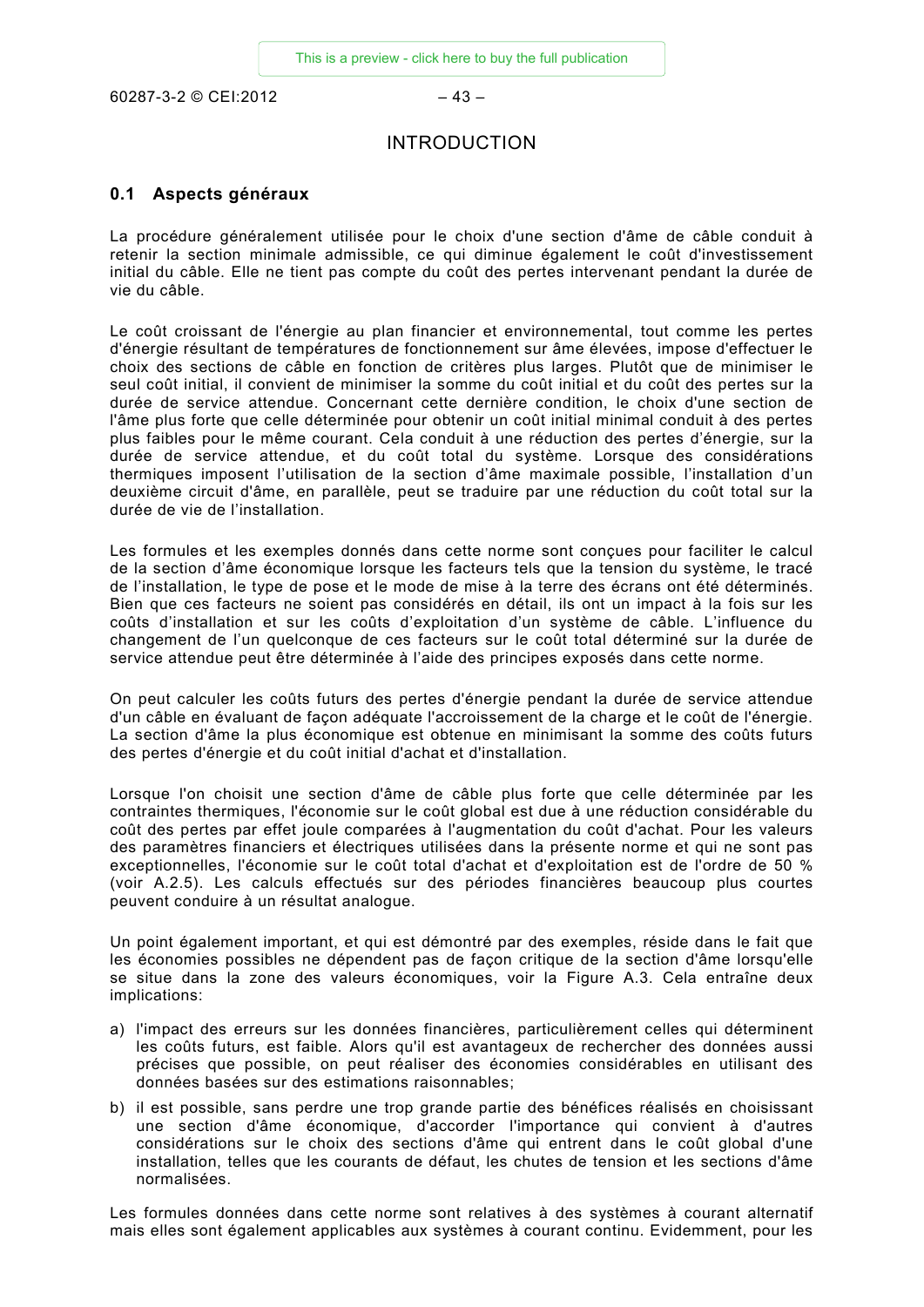systèmes à courant continu, la résistance en courant continu est utilisée à la place de la résistance en alternatif et les facteurs de pertes dans les gaines et les armures sont nuls.

## **0.2 Aspects économiques**

Pour ajouter les coûts d'achat et d'installation au coût des pertes d'énergie intervenant pendant la durée de service attendue du câble, il est nécessaire de les exprimer en termes de valeurs économiques comparables, c'est-à-dire des valeurs qui se rapportent à une même époque dans le temps. Il est pratique d'utiliser la date d'achat de l'installation comme point de référence et de s'y référer comme le «présent». Les coûts «futurs» des pertes d'énergie sont ensuite convertis en leurs «valeurs actuelles» équivalentes. On utilise pour cela le processus d'actualisation, le taux d'actualisation étant lié au coût des emprunts.

Dans la procédure donnée ici, il a été fait abstraction de l'inflation car elle a une influence à la fois sur le coût des emprunts et sur le coût de l'énergie. Si ces paramètres sont considérés sur une même durée et que les effets de l'inflation sont approximativement les mêmes pour les deux, le choix d'une section d'âme économique peut être fait de façon satisfaisante sans y ajouter la complication de l'inflation.

Pour calculer la valeur actualisée des coûts des pertes, il est nécessaire de choisir des valeurs appropriées pour l'accroissement futur de la charge, les augmentations annuelles du prix du kWh et les taux annuels d'actualisation pendant la durée de service attendue du câble, qui peut être de 25 ans ou plus. Cette norme ne peut pas donner d'indications sur ces aspects, ceux-ci étant liés aux conditions et aux contraintes financières des installations particulières. On se contente de donner ici des formules appropriées; le choix des facteurs économiques incombe au concepteur et à l'utilisateur.

Les formules proposées dans cette norme sont simples, mais lors de leur application, il convient de ne pas oublier qu'elles sont basées sur l'hypothèse d'une stabilité des paramètres financiers sur toute la durée de service attendue du câble. Les observations précédentes sur les effets de la précision de ces paramètres sont néanmoins également valables ici.

Il y a deux façons d'aborder le calcul de la section économique qui s'appuient sur les mêmes concepts financiers. La première, fondée sur la considération d'une série de sections d'âme, consiste à calculer une fourchette de courants économiques pour chacune des sections envisagées pour des conditions d'installation particulières et, ensuite, à choisir la section dont la fourchette économique répond à la valeur requise de la charge. Cette méthode est applicable dans le cas de plusieurs installations similaires. La seconde méthode, qui peut s'avérer meilleure quand il s'agit d'une seule installation, consiste à calculer la section optimale pour la charge requise et à choisir ensuite la section d'âme normalisée la plus proche.

## **0.3 Autres critères**

Il convient, également, de considérer d'autres critères, tels que les courants de court-circuit et leur durée, les chutes de tension et la gamme des sections d'âme normalisées. Cependant, un câble choisi du fait de sa section d'âme économique peut être également satisfaisant sur ces divers points, de sorte que, lors du dimensionnement d'un câble, il peut être utile de suivre la séquence suivante:

- a) calculer la section d'âme économique;
- b) vérifier, en utilisant les méthodes données dans la CEl 60287-1-1, dans la CEl 60287-2-1 et dans la série CEl 60853, que la section déterminée en a) est suffisante pour transporter la charge maximale prévue à la fin de la période économique, sans que la température de l'âme dépasse la valeur maximale admissible;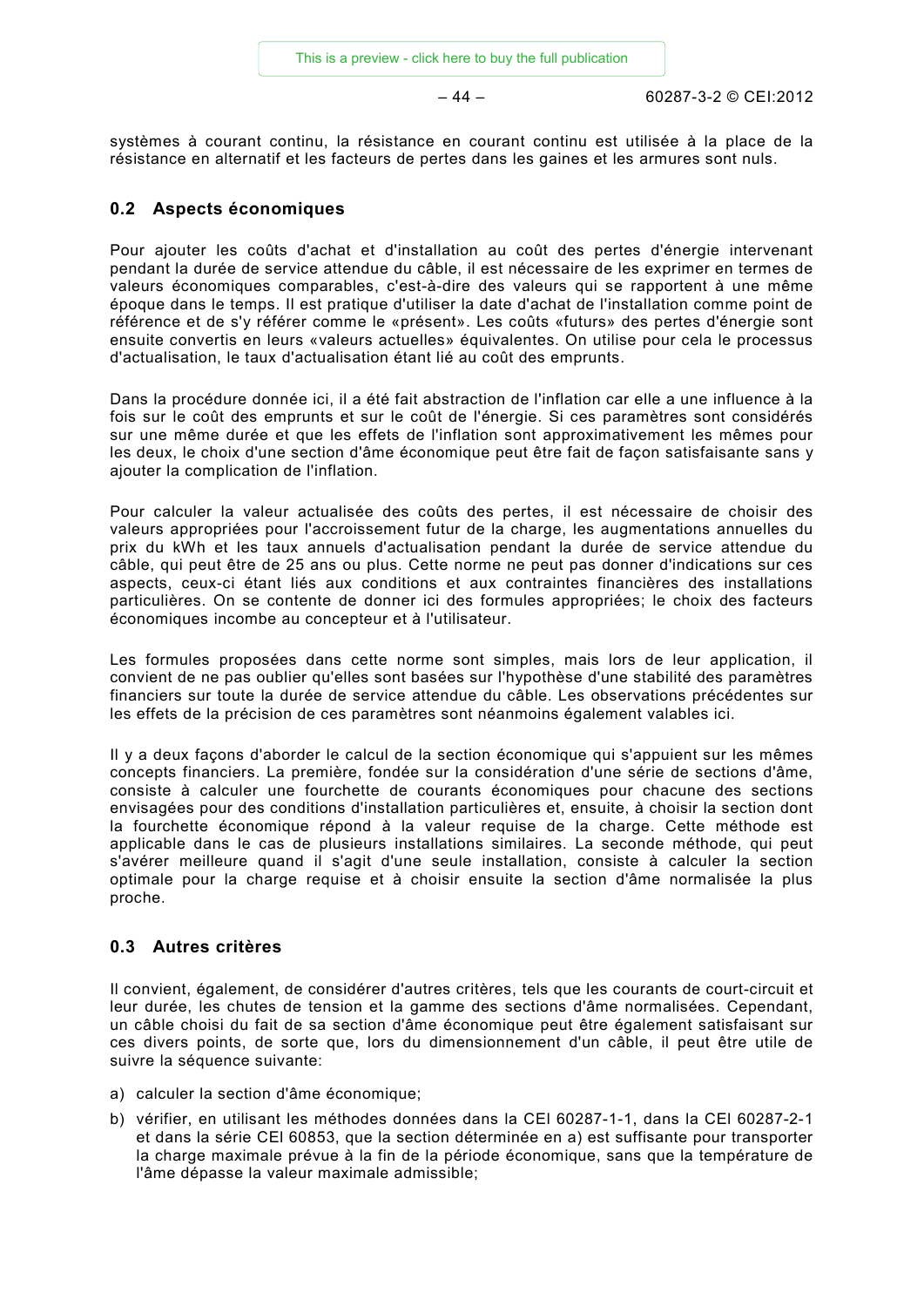$60287 - 3 - 2 \odot CF1:2012$   $-45 -$ 

- c) vérifier que la section de câble choisie peut supporter en toute sécurité les courants de court-circuit prévus et les courants de défaut à la terre pendant les durées correspondantes;
- d) vérifier que la chute de tension à l'extrémité du câble reste dans des limites acceptables;
- e) vérifier que la section de câble satisfait bien aux autres critères propres à l'installation.

Pour compléter le domaine du choix économique, il convient d'accorder une importance suffisante aux conséquences des interruptions d'alimentation. Il peut s'avérer nécessaire d'utiliser une section d'âme plus forte que ne l'exigent les conditions de charge normales et/ou le choix économique, ou d'adapter le réseau en conséquence

Les conséquences financières entraînées par des décisions erronées, pondérées par un facteur de probabilité, peuvent également entrer dans les composantes du coût. Cependant, cela conduit à pénétrer dans le domaine de la théorie de la décision, qui ne fait pas l'objet de cette norme.

Ainsi, le dimensionnement économique d'un câble ne représente qu'un des aspects économiques de la liaison dans son ensemble et peut céder le pas à d'autres facteurs économiques prépondérants.

## **0.4 Impact environnemental**

Il convient que l'impact environnemental soit aussi pris en compte dans la détermination de la section optimale pour un circuit donné. Basée sur la durée de vie attendue, l'impact environnemental des pertes en exploitation peut être prédominant par rapport aux autres impacts sur le cycle de vie et cela peut justifier le choix d'une section d'âme supérieure à celle déterminée à partir des seuls facteurs économiques. Des règles complémentaires peuvent être trouvées dans la CEI/TR 62125.